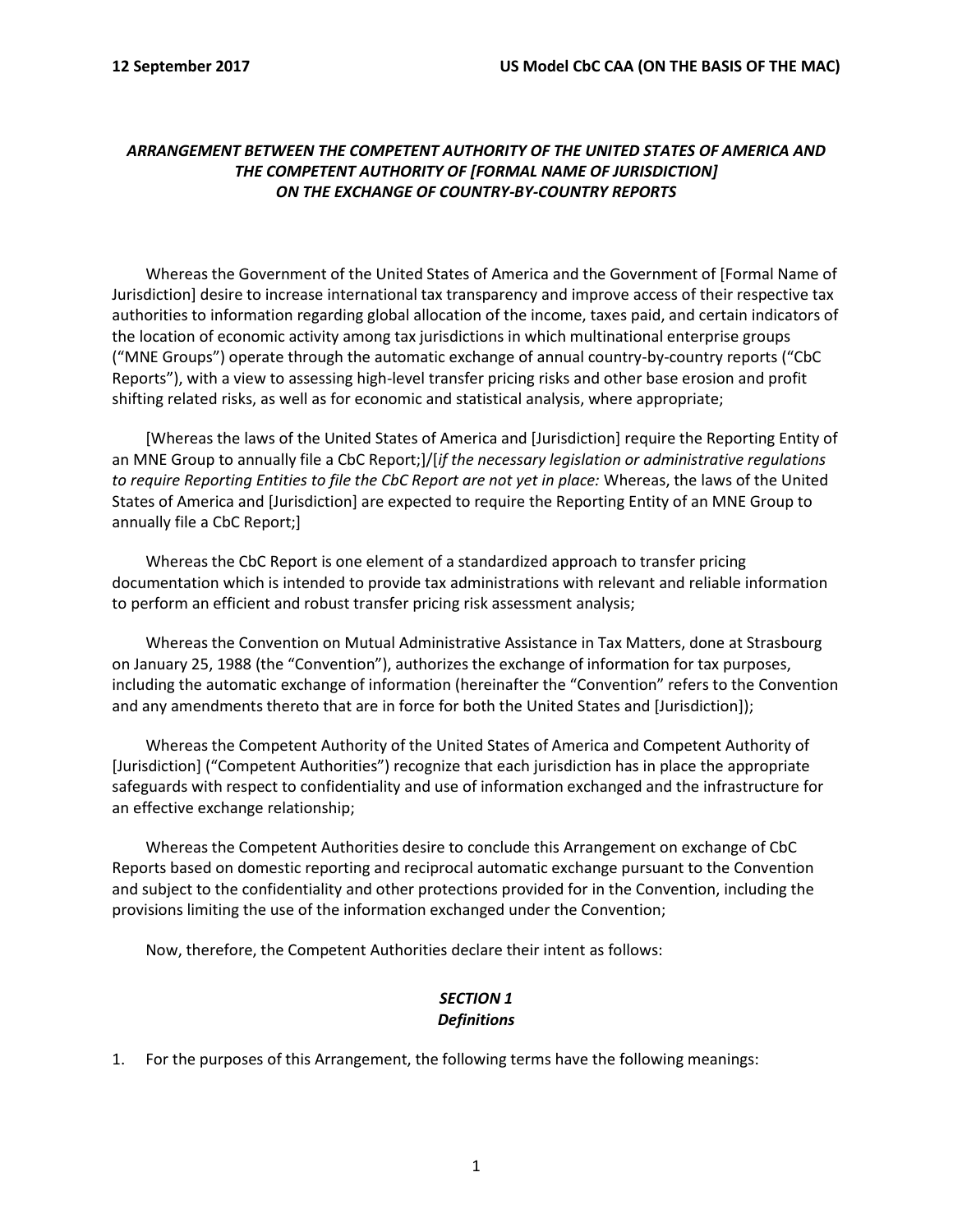- a) the term "Group" means a collection of enterprises related through ownership or control such that it is either required to prepare consolidated financial statements for financial reporting purposes under applicable accounting principles or would be so required if equity interests in any of the enterprises were traded on a public securities exchange;
- b) the term "multinational enterprise group" or "MNE Group" means any Group that (i) includes two or more enterprises the tax residences of which are in different jurisdictions, or includes an enterprise that is resident for tax purposes in one jurisdiction and is subject to tax with respect to the business carried out through a permanent establishment in another jurisdiction, and (ii) is not an Excluded MNE Group;
- c) the term "Excluded MNE Group" means a Group that is not required to file a CbC Report on the basis that the annual consolidated group revenue of the Group during the fiscal year immediately preceding the reporting fiscal year, as reflected in its consolidated financial statements for such preceding fiscal year, is below the threshold that is defined in domestic law by the jurisdiction of tax residence of the Reporting Entity and is consistent with the 2015 Report (for purposes of the foregoing, the threshold includes any modifications that may result from the 2020 review contemplated in the 2015 Report);
- d) the term "Constituent Entity" means:

(i) with respect to an MNE Group having a Reporting Entity resident for tax purposes in [Jurisdiction], (A) any separate business unit of an MNE Group that is included in the consolidated financial statements for financial reporting purposes or would be so included if equity interests in such business unit of an MNE Group were traded on a public securities exchange, (B) any separate business unit that is excluded from the MNE Group's consolidated financial statements solely on size or materiality grounds, and (C) any permanent establishment of any separate business unit of the MNE Group included in (A) or (B) above provided the business unit prepares a separate financial statement for such permanent establishment for financial reporting, regulatory, tax reporting, or internal management control purposes; and

(ii) with respect to an MNE Group having a Reporting Entity resident for tax purposes in the United States, any "Constituent Entity" as defined in the relevant U.S. Treasury regulations;

- e) the term "Reporting Entity" means the Constituent Entity that, by virtue of domestic law in its jurisdiction of tax residence, files the CbC Report in its capacity to do so on behalf of the MNE Group;
- f) the term "CbC Report" means the Country-by-Country Report to be filed annually by the Reporting Entity in accordance with the laws of its jurisdiction of tax residence and with the information required to be reported under such laws covering the items and reflecting the format set out in the 2015 Report (for purposes of the foregoing, the information and format includes any modifications that result from the 2020 review contemplated in the 2015 Report);
- g) the term "Fiscal Year" means: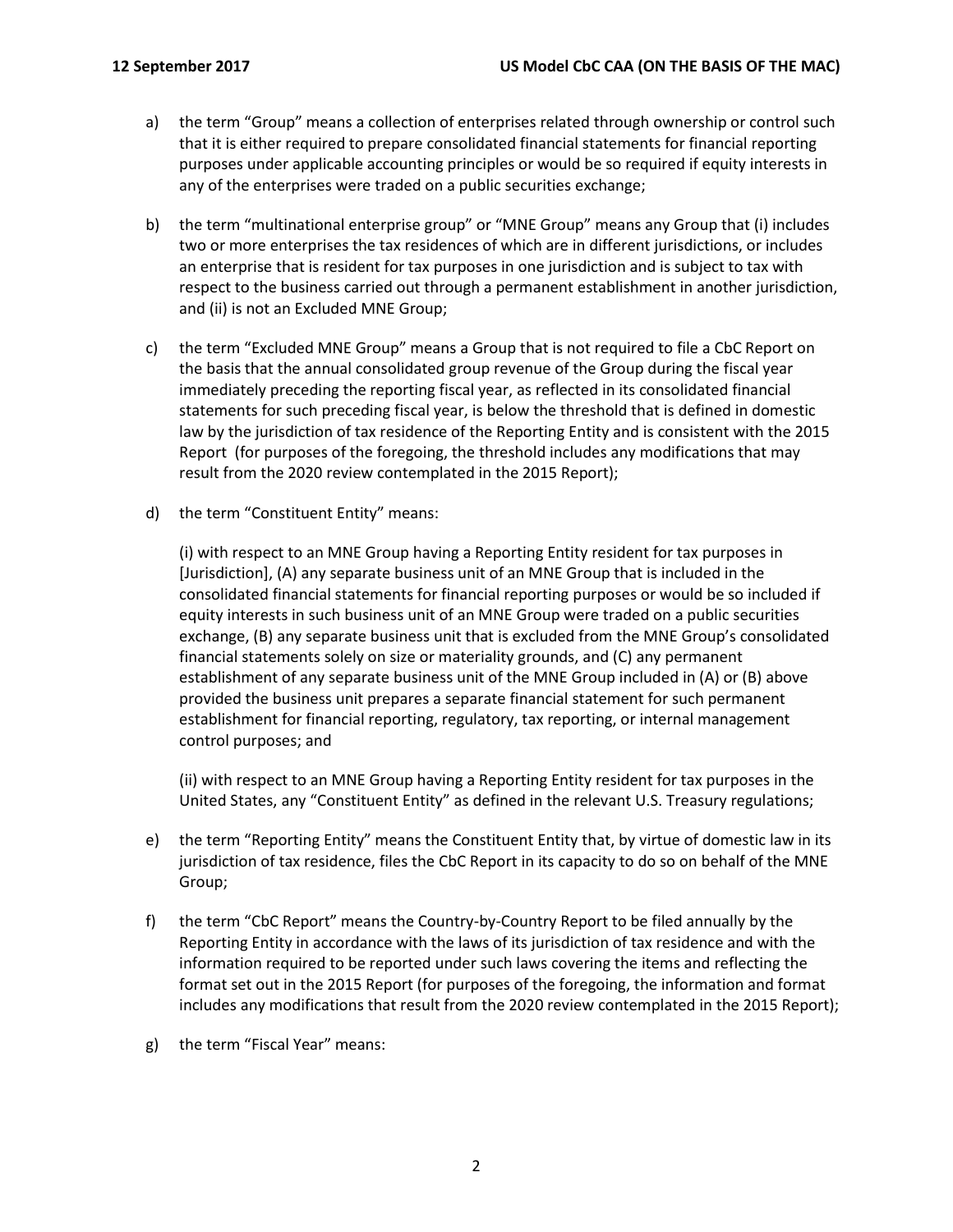(i) with respect to an MNE Group having a Reporting Entity resident for tax purposes in [Jurisdiction], the annual accounting period with respect to which the Reporting Entity prepares its financial statements; and

(ii) with respect to an MNE Group having a Reporting Entity resident for tax purposes in the United States, the "Reporting Period" as defined in the relevant U.S. Treasury regulations;

- h) the term "2015 Report" means the final consolidated report, entitled Transfer Pricing Documentation and Country-by-Country Reporting, on Action 13 of the OECD/ G20 Action Plan on Base Erosion and Profit Shifting;
- i) the term "United States" means the United States of America, including Puerto Rico, the U.S. Virgin Islands, American Samoa, Guam, the Commonwealth of the Northern Mariana Islands, and any other territory or possession;
- j) the term "[Jurisdiction]" means [PLEASE SUPPLY THE JURISDICTION'S DEFINITION IN THE DECLARATION TO THE MAC]; and
- k) the term "Competent Authority" has the meaning it has under paragraph 1(d) of Article 3 (Definitions) of the Convention.
- 2. As regards the application of this Arrangement at any time by a Competent Authority, any term not defined in this Arrangement, unless the context otherwise requires or the Competent Authorities decide on a common meaning (as permitted by domestic law), is intended to have the meaning that it has at that time under the law applicable in the jurisdiction of the Competent Authority applying this Arrangement, any meaning under the applicable tax laws of that jurisdiction prevailing over a meaning given to the term under other laws of that jurisdiction.

## *SECTION 2*

#### *Exchange of Information with Respect to MNE Groups*

Pursuant to the provisions of Article 6 of the Convention, each Competent Authority intends to exchange with the other Competent Authority annually on an automatic basis the CbC Report received from each Reporting Entity that is resident for tax purposes in its jurisdiction, provided that, on the basis of the information provided in the CbC Report, one or more Constituent Entities of the MNE Group of the Reporting Entity are resident for tax purposes in the jurisdiction of the other Competent Authority, or are subject to tax with respect to the business carried out through a permanent establishment situated in the jurisdiction of the other Competent Authority.

#### *SECTION 3 Time and Manner of Exchange of Information*

- 1. For the purposes of the exchange of information in Section 2, the amounts contained in each CbC Report are expected to be stated in a single currency, which is expected to be specified in the CbC Report.
- 2. A CbC Report is intended to be first exchanged with respect to Fiscal Years of MNE Groups commencing on or after January 1, 2016. Such CbC Report is intended to be exchanged as soon as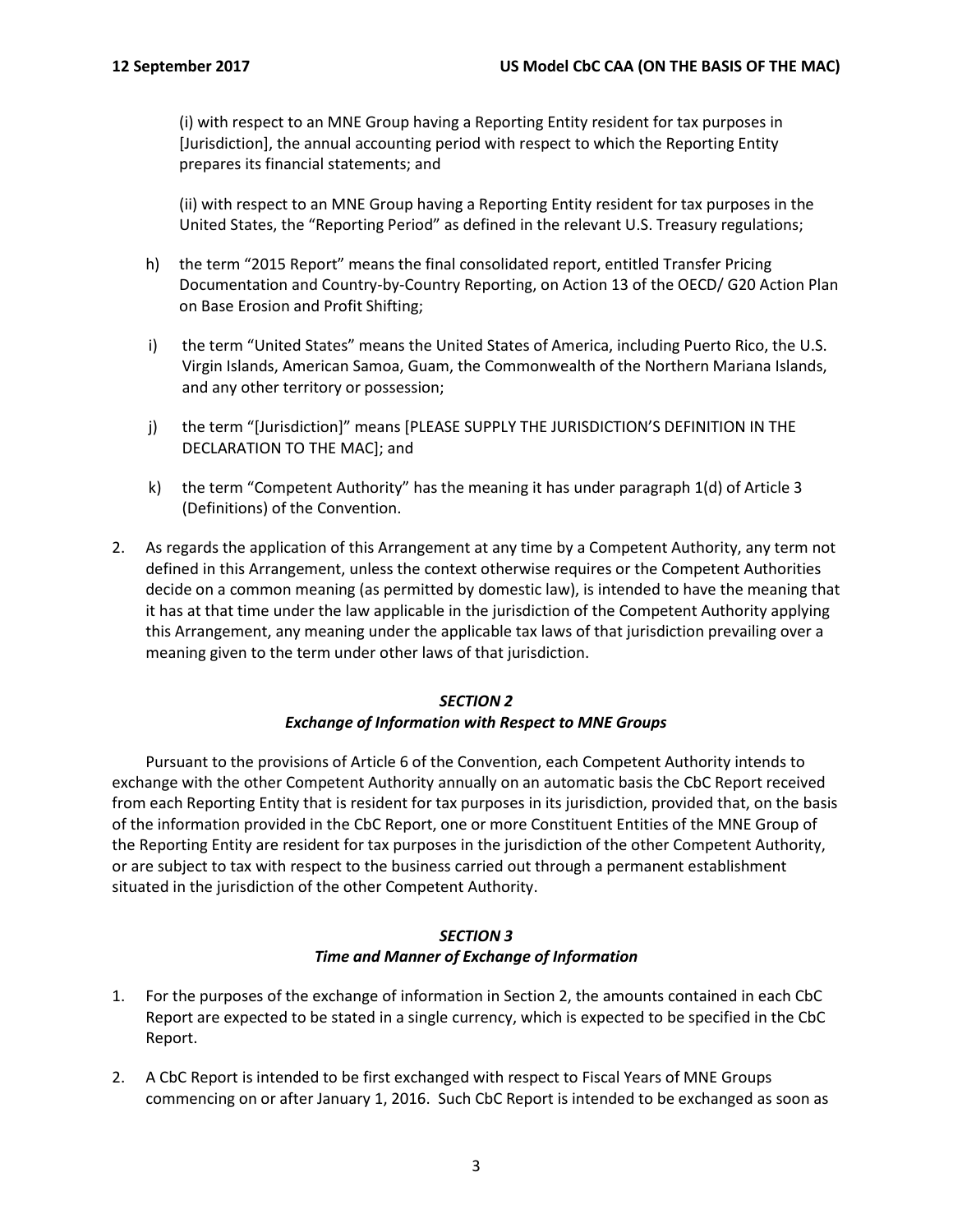possible and no later than 18 months after the last day of the Fiscal Year of the MNE Group to which the CbC Report relates. CbC Reports with respect to Fiscal Years of MNE Groups commencing on or after January 1, 2017 are intended to be exchanged as soon as possible and no later than 15 months after the last day of the Fiscal Year of the MNE Group to which the CbC Report relates. Notwithstanding the foregoing, the exchange of CbC Reports is intended to commence only once this Arrangement becomes operative, and a Competent Authority is intended to have until the expiration of the time periods set out in this paragraph or three months after this Arrangement becomes operative, whichever is later, to exchange the CbC Reports.

- 3. The Competent Authorities intend to exchange the CbC Reports automatically through a common schema in Extensible Markup Language (XML).
- 4. The Competent Authorities intend to work toward and decide on one or more methods for electronic data transmission including encryption standards.

#### *SECTION 4 Collaboration on Transmission and Errors*

- 1. Each Competent Authority intends to notify the other Competent Authority when the firstmentioned Competent Authority has reason to believe, with respect to a Reporting Entity that is resident for tax purposes in the jurisdiction of the other Competent Authority, that an error may have led to incorrect or incomplete information reporting or that there is noncompliance of the Reporting Entity with respect to its obligation under the domestic law of the jurisdiction of the other Competent Authority to file a CbC Report. The notified Competent Authority intends to take appropriate measures available under its domestic law to address the errors or the non-compliance with its domestic law described in the notice.
- 2. Within 15 days of successfully receiving a file containing the CbC Report in the time and manner described in Section 3, the Competent Authority receiving the file is expected to provide notice of such successful receipt to the Competent Authority providing the file. The notice need not express the receiving Competent Authority's view about the adequacy of the information received or whether the receiving Competent Authority believes that the providing Competent Authority should take measures pursuant to paragraph 1 of this Section to address errors or non-compliance with its domestic law.
- 3. Within 15 days of receiving a file containing information that cannot be processed, the receiving Competent Authority is expected to provide notice of such processing failure to the providing Competent Authority.

#### *SECTION 5 Confidentiality, Data Safeguards and Appropriate Use*

- 1. All information exchanged is subject to the confidentiality and other protections provided for in the Convention, including the provisions limiting the use of the information exchanged.
- 2. To the extent consistent with Article 22 (Secrecy) of the Convention, each Competent Authority intends to limit the use of the information by its tax administration to the uses described in this paragraph. In particular, information exchanged by means of the CbC Report should be used by the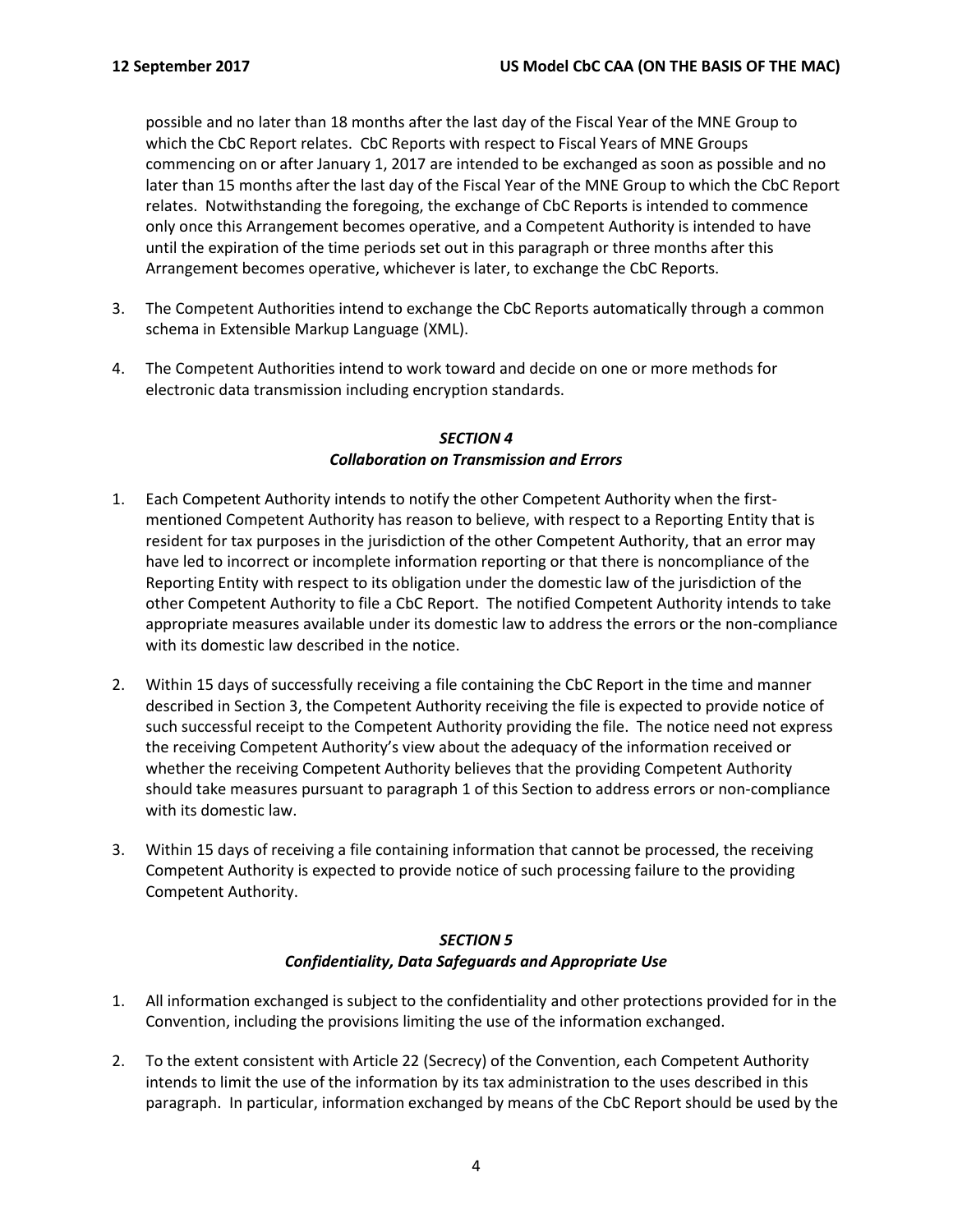tax administration for assessing high-level transfer pricing risks, base erosion and profit shifting related risks, and, where appropriate, for economic and statistical analysis. The information should not be used by the tax administrations as a substitute for a detailed transfer pricing analysis of individual transactions and prices based on a full functional analysis and a full comparability analysis. Each Competent Authority acknowledges that information in the CbC Report on its own does not constitute conclusive evidence that transfer prices are or are not appropriate and, consequently, the tax administration should not base transfer pricing adjustments on the CbC Report. Inappropriate adjustments in contravention of this paragraph made by the tax administration are expected to be conceded. The CbC Report data may be used as a basis for making further inquiries into the MNE Group's transfer pricing arrangements or into other tax matters in the course of a tax audit and, as a result of such further inquiries, making appropriate adjustments to the taxable income of a Constituent Entity. For purposes of the foregoing, the term "tax administration" means [in the case of the United States, the Internal Revenue Service, and in the case of [Jurisdiction], [ ]]/[the persons or authorities of the department or ministry that includes the Competent Authority and whose official duties concern the assessment, collection, or administration of, the enforcement or prosecution in respect of, or the determination of appeals in relation to the taxes referred to in Article 2 (Taxes Covered) of the Convention, or the oversight of the above].

3. To the extent permitted under applicable law, each Competent Authority intends to notify the other Competent Authority immediately regarding any cases of use or disclosure inconsistent with the rules set out in paragraphs 1 and 2 of this Section, including regarding any remedial actions or measures taken in respect of such cases that are inconsistent with the above-mentioned paragraphs.

# *SECTION 6 Consultations*

- 1. Where a person considers that an adjustment to the taxable income of a Constituent Entity, as a result of further inquiries based on the data in the CbC Report, results for such person in undesirable economic outcomes, including if such a matter arises for a specific business, and notifies to the Competent Authority of the jurisdiction of tax residence of the Reporting Entity, the Competent Authorities intend to endeavor to resolve the matter.
- 2. If any difficulties in the implementation of this Arrangement arise, either Competent Authority may request consultations to develop appropriate measures to fully implement this Arrangement.
- 3. A Competent Authority intends to consult with the other Competent Authority before the firstmentioned Competent Authority determines that there is a systemic failure by the other Competent Authority, which under its domestic law may result in a local filing requirement for a Constituent Entity that is a member of an MNE Group for which CbC Reports are intended to be exchanged under this Arrangement. For purposes of the foregoing, the term "systemic failure" means, with respect to the exchange of CbC Reports by a Competent Authority, such Competent Authority has suspended automatic exchange under this Arrangement (for reasons other than those that are consistent with the terms of this Arrangement) or has otherwise persistently failed to provide automatically the CbC Reports in its possession that are intended to be exchanged with the other Competent Authority under Section 2 of this Arrangement.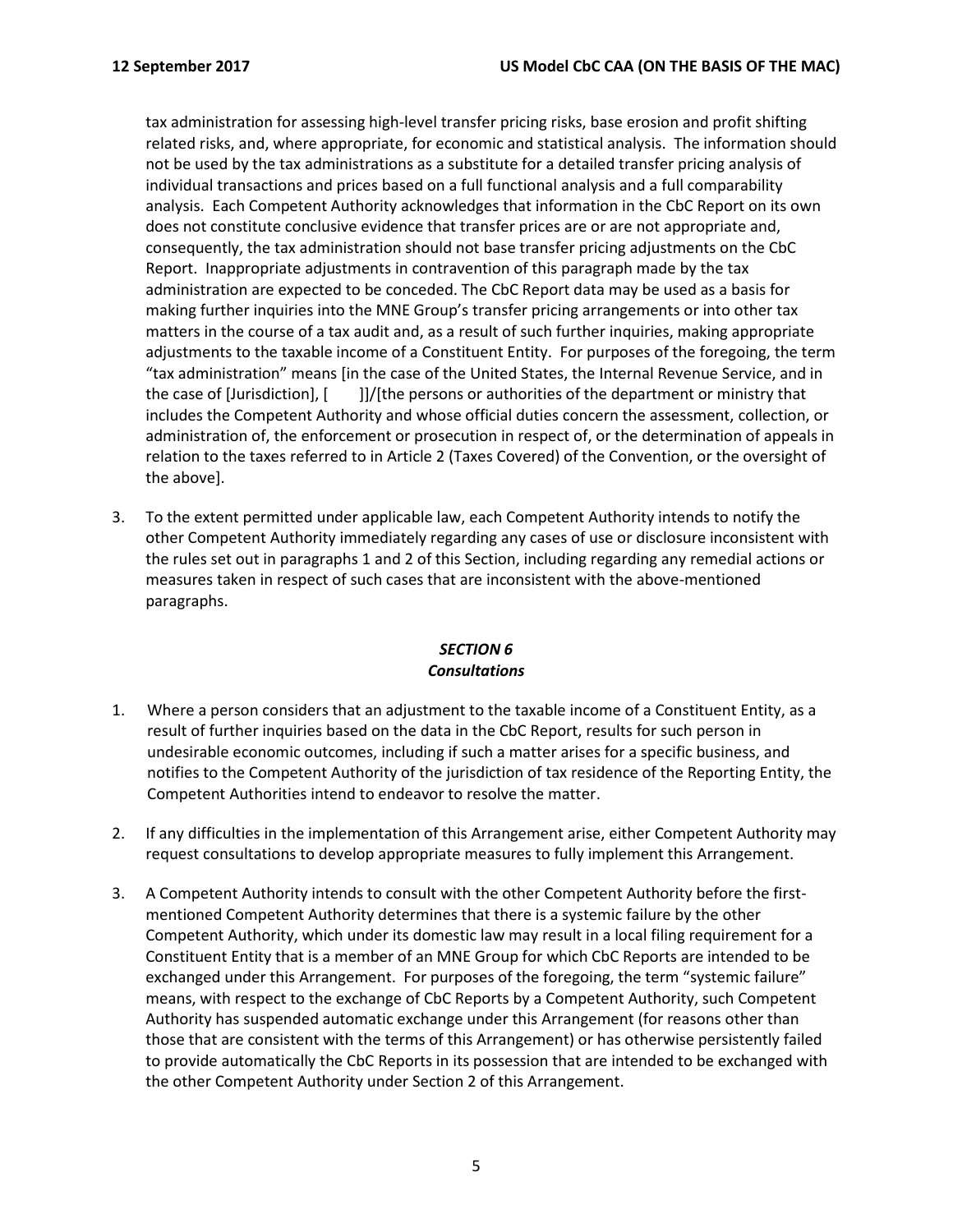# *SECTION 7 Modifications*

This Arrangement may be modified by mutual written decision of the Competent Authorities.

## *SECTION 8 Term of Arrangement*

- 1. [This Arrangement becomes operative on the date of the later of the date of signatures below.]/[ *if the necessary legislation or administrative regulations to require Reporting Entities to file the CbC Report are not yet in place:* This Arrangement becomes operative on the date of the later of the notifications provided by each Competent Authority that its jurisdiction has the necessary laws in place to require Reporting Entities to file a CbC Report.]
- 2. A Competent Authority may provide notice in writing to the other Competent Authority that it is temporarily suspending the exchange of information under this Arrangement based on its determination that the other Competent Authority is or has been acting inconsistently with paragraphs 1 and 2 of Section 5 or paragraph 1 of Section 6 of this Arrangement, including the provisions of the Convention referred to therein, or that the Competent Authority is or has been failing to provide timely or adequate information as intended under this Arrangement. Before making such a determination, the first-mentioned Competent Authority intends to consult with the other Competent Authority. A suspension of the exchange of information under this Arrangement is intended to become operative immediately and is intended to last until the second-mentioned Competent Authority establishes in a manner acceptable to both Competent Authorities that there has been no act inconsistent with the paragraphs referenced above or that the second-mentioned Competent Authority has adopted relevant measures that address such inconsistencies.
- 3. Either Competent Authority may discontinue this Arrangement and is expected to provide notice of discontinuation in writing to the other Competent Authority. Such discontinuation is intended to become operative on the first day of the month following the expiration of a period of 12 months after the date of the notice of discontinuation. In the event of discontinuation, all information previously exchanged under this Arrangement remains confidential and subject to the terms of the Convention.